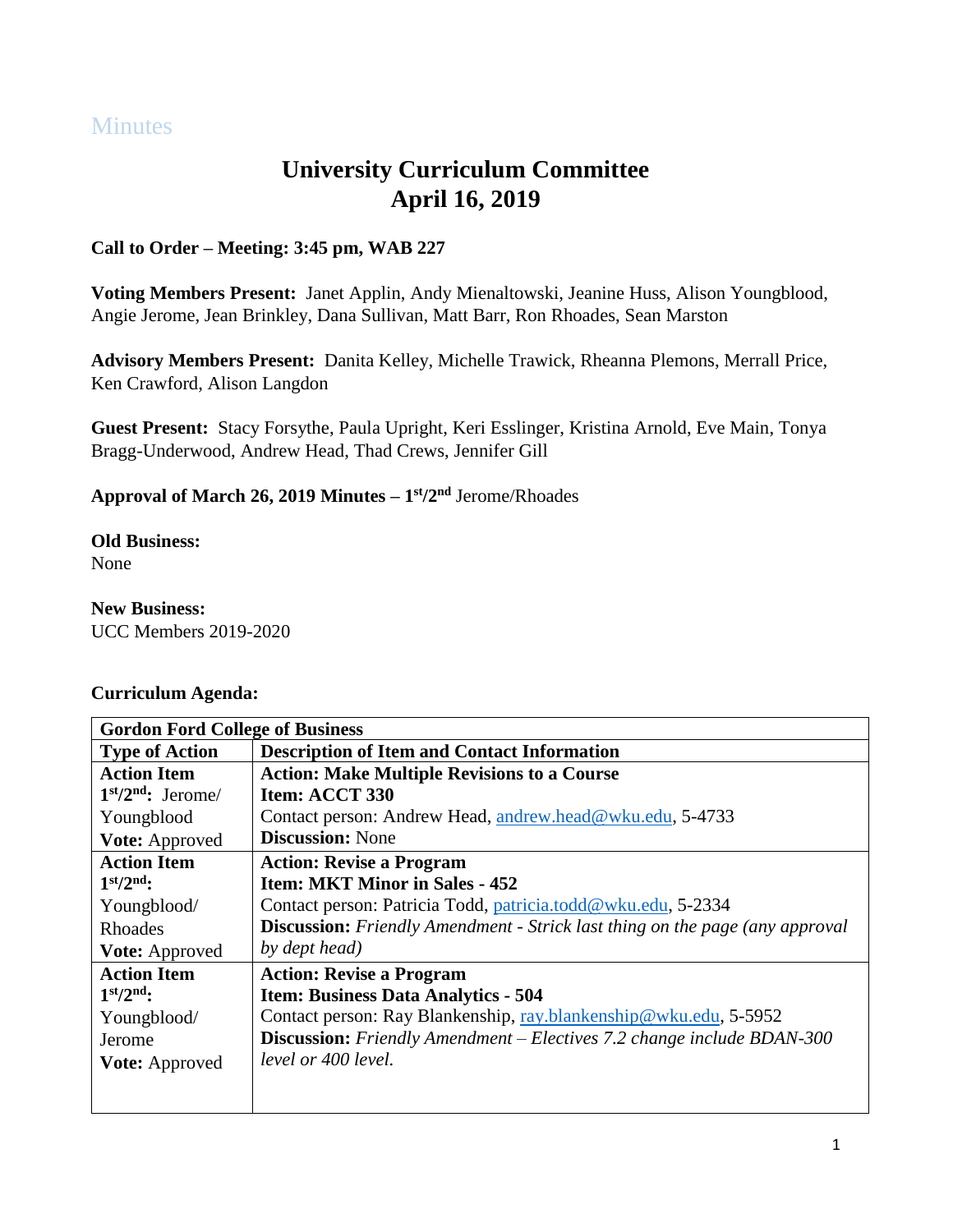| <b>Action Item</b>    | <b>Action: Revise a Program</b>                                          |
|-----------------------|--------------------------------------------------------------------------|
| $1st/2nd$ : Jerome/   | <b>Item: Advanced Professionalism Certificate</b>                        |
| Youngblood            | Contact person: Michelle W. Trawick, michelle.trawick@wku.edu, 5-8803    |
| <b>Vote:</b> Approved | <b>Discussion:</b> The COMM-365 <sup>**</sup> - talked about the pre-req |

| <b>Potter College of Arts &amp; Letters</b>                                                              |                                                                |
|----------------------------------------------------------------------------------------------------------|----------------------------------------------------------------|
| <b>Type of Item</b>                                                                                      | <b>Description of Item &amp; Contact Information</b>           |
| <b>Statement from the Registrar</b> - ENG $100$ – pre-req regarding test scores – developmental course – |                                                                |
| To be in compliance with $CPE - We$ will change the pre-req to something very generic.                   |                                                                |
| <b>Bundle all Consent Items</b>                                                                          |                                                                |
| $1st / 2nd$ : Jerome/Youngblood                                                                          |                                                                |
| <b>Discussion:</b> None                                                                                  |                                                                |
| Vote: Approved                                                                                           |                                                                |
| <b>Consent</b>                                                                                           | <b>Proposal to Delete a Course</b>                             |
|                                                                                                          | <b>Item: ENG 051 - Writing for Non-Native English Speakers</b> |
|                                                                                                          | Contact: Rob Hale, rob.hale@wku.edu, 270-745-3043              |
| <b>Consent</b>                                                                                           | <b>Proposal to Delete a Course</b>                             |
|                                                                                                          | Item: ENGL 100C - Introduction to College Writing              |
|                                                                                                          | Contact: Rob Hale, rob.hale@wku.edu, 270-745-3043              |
| <b>Consent</b>                                                                                           | <b>Proposal to Delete a Course</b>                             |
|                                                                                                          | Item: ENGL 101C - Freshman English                             |
|                                                                                                          | Contact: Rob Hale, rob.hale@wku.edu, 270-745-3043              |
| <b>Consent</b>                                                                                           | <b>Proposal to Delete a Course</b>                             |
|                                                                                                          | <b>Item: ENGL 200C - Introduction to Literature</b>            |
|                                                                                                          | Contact: Rob Hale, rob.hale@wku.edu, 270-745-3043              |
| <b>Consent</b>                                                                                           | <b>Proposal to Delete a Course</b>                             |
|                                                                                                          | Item: ENGL 203C - Creative Writing                             |
|                                                                                                          | Contact: Rob Hale, rob.hale@wku.edu, 270-745-3043              |
| <b>Consent</b>                                                                                           | <b>Proposal to Delete a Course</b>                             |
|                                                                                                          | Item: ENGL 300C - Writing in the Disciplines                   |
|                                                                                                          | Contact: Rob Hale, rob.hale@wku.edu, 270-745-3043              |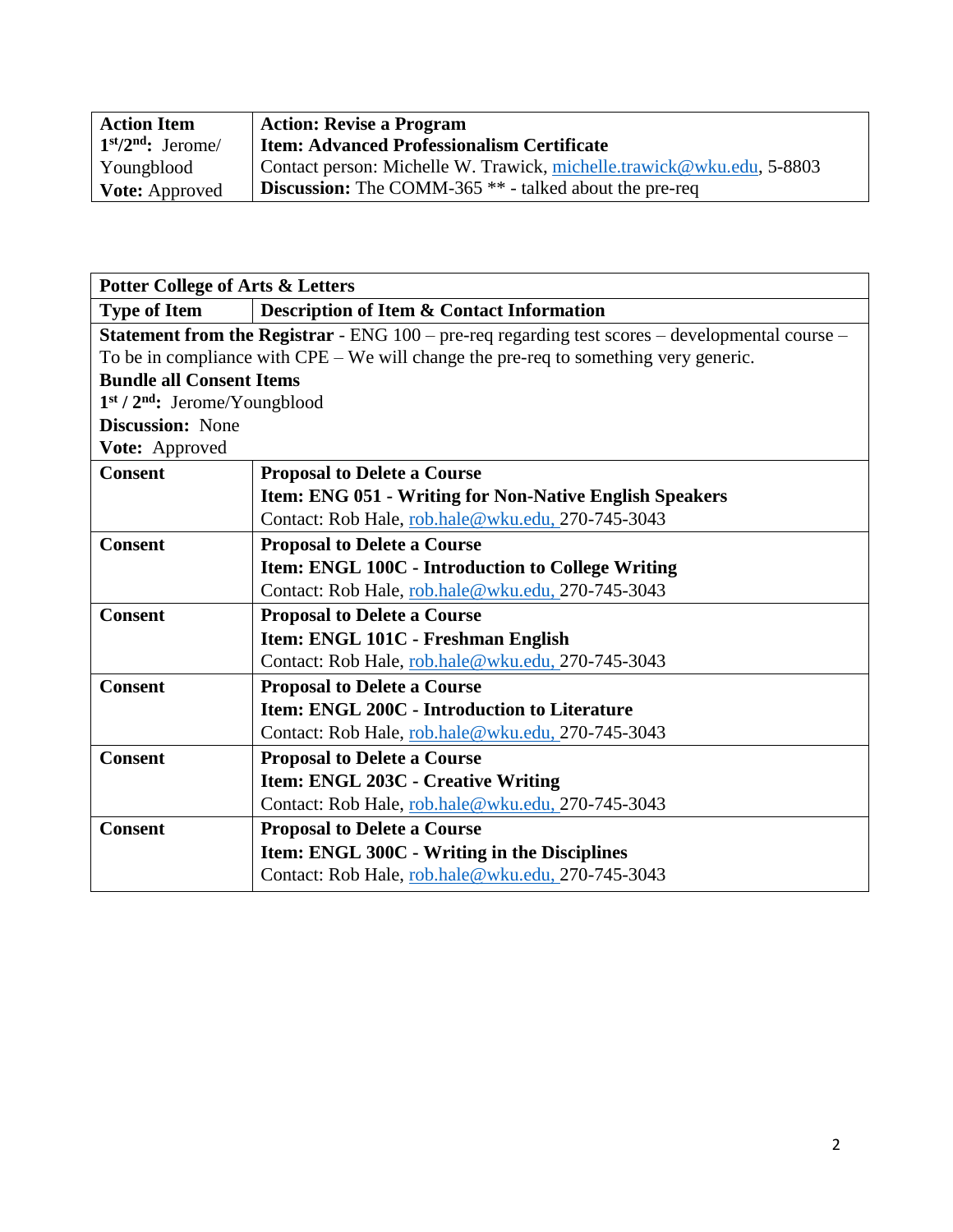| <b>Ogden College of Science and Engineering</b>        |                                                                              |
|--------------------------------------------------------|------------------------------------------------------------------------------|
| <b>Type of item</b>                                    | <b>Description of Item &amp; Contact Information</b>                         |
| <b>Consent – Pulled</b>                                | <b>Proposal to Revise Course Prerequisites</b>                               |
| to Action                                              | CS 360, Software Engineering 1, 1 hr.                                        |
| $1st / 2nd$ :                                          | Contact: Michael Galloway, jeffrey.galloway@wku.edu, x2859                   |
| Mienaltowski/Huss                                      | <b>Discussion:</b> The pre-reqs don't make any sense; and's, or's need work. |
| Vote: Approved                                         | Friendly Amendment #3 – (CS 221 with a "C" or better) or (EE 380 with a      |
|                                                        | "C" or better and either CS 239 with a "B" or better or CS 180 with a "B" or |
|                                                        | better) and COMM 145 with a " $C$ " or better.                               |
| <b>Bundle both ANSC Courses</b>                        |                                                                              |
| $1st/2nd$ : Jerome/Mienaltowski                        |                                                                              |
| <b>Discussion:</b> Jennifer Gill gave a brief overview |                                                                              |
| Vote: Approved                                         |                                                                              |
| <b>Action</b>                                          | <b>Proposal to Create a New Course</b>                                       |
|                                                        | ANSC 430, Equine Health and Welfare, 2 hrs.                                  |
|                                                        | Contact: Jennifer Gill, Jennifer.gill@wku.edu, x5962                         |
| <b>Action</b>                                          | <b>Proposal to Create a New Course</b>                                       |
|                                                        | ANSC 431, Equine Health and Welfare Lab, 1 hr.                               |
|                                                        | Contact: Jennifer Gill, Jennifer.gill@wku.edu, x5962                         |

| <b>College of Health and Human Services</b>                                                    |                                                                   |
|------------------------------------------------------------------------------------------------|-------------------------------------------------------------------|
| <b>Type of Item</b>                                                                            | <b>Description</b>                                                |
| <b>Bundle all Consent Items</b>                                                                |                                                                   |
| <b>Discussion:</b> None                                                                        |                                                                   |
| <b>Vote:</b> Approved                                                                          |                                                                   |
| <b>Consent</b>                                                                                 | <b>Suspend a Course</b>                                           |
|                                                                                                | <b>PE 121 Dance and Rhythmical Activities</b>                     |
|                                                                                                | Contact: Dr. Keri Esslinger, keri.esslinger@wku.edu, 270-745-6038 |
| <b>Consent</b>                                                                                 | <b>Suspend a Program</b>                                          |
|                                                                                                | <b>425 Nutrition Minor</b>                                        |
|                                                                                                | Contact: Karen Mason, karen.mason@wku.edu, 745-3462               |
| Bundle PE 111 & 123 Action Items                                                               |                                                                   |
| $1st / 2nd$ : Youngblood/Huss                                                                  |                                                                   |
| <b>Discussion:</b> When you add an additional hour we need more information on how the content |                                                                   |
| changes. Talked about Dance and Movement. Will there be non-PE majors due to the restriction?  |                                                                   |
| There will not be an "R" on the course, yes with instructor permission they would allow other  |                                                                   |
| students to take the course.                                                                   |                                                                   |
| Vote: Approved                                                                                 |                                                                   |
| <b>Action</b>                                                                                  | <b>Revise Course Credit Hours</b>                                 |
|                                                                                                | <b>PE 111 Movement Themes and Concepts I</b>                      |
|                                                                                                | Contact: Dr. Keri Esslinger, keri.esslinger@wku.edu, 270-745-6038 |
|                                                                                                |                                                                   |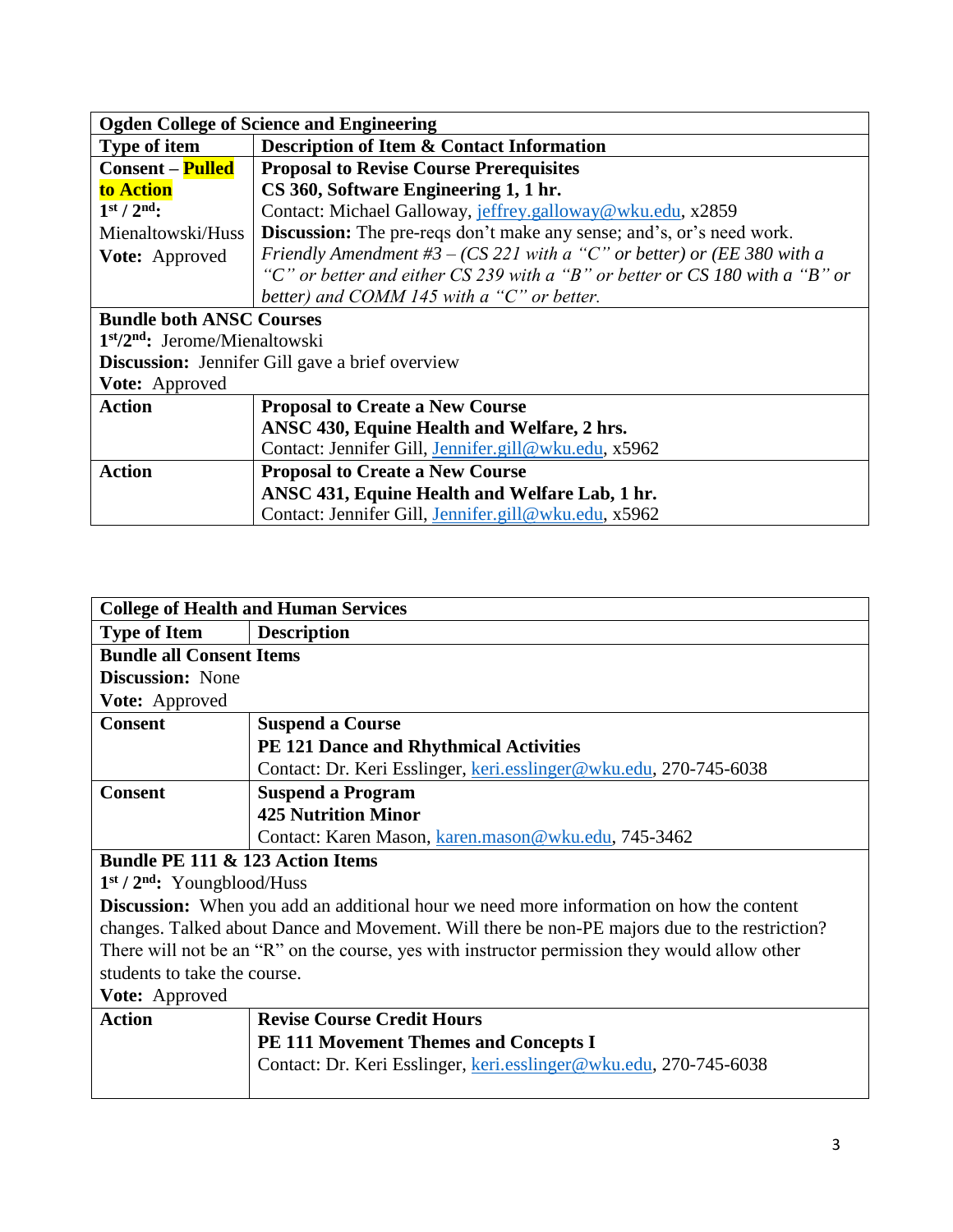| <b>Action</b>                         | <b>Revise Course Credit Hours</b>                                                 |
|---------------------------------------|-----------------------------------------------------------------------------------|
|                                       | PE 123 Movement Themes and Concepts II                                            |
|                                       | Contact: Dr. Keri Esslinger, keri.esslinger@wku.edu, 270-745-6038                 |
| <b>Action</b>                         | <b>Revise Course Credit Hours</b>                                                 |
| $1st / 2nd$ : Huss/                   | PE 211 Net/Wall and Target Sports                                                 |
| Sullivan                              | Contact: Elizabeth Pyle; elizabeth.pyle@wku.edu; 270-745-5123                     |
| Vote: Approved                        | <b>Discussion:</b> If your adding an additional hour we should have additional    |
|                                       | content. Friendly Amendment - We are adding more depth to this content.           |
|                                       | Already been to PCCC.                                                             |
| <b>Bundle PE 212-320 Action Items</b> |                                                                                   |
| $1st/2nd$ : Jerome/Sullivan           |                                                                                   |
|                                       | <b>Discussion:</b> Friendly Amendment - We are adding more depth to this content. |
| Vote: Approved                        |                                                                                   |
| <b>Action</b>                         | <b>Revise Course Credit Hours</b>                                                 |
|                                       | PE 212 Striking/Field and Invasion Sports                                         |
|                                       | Contact: Elizabeth Pyle; elizabeth.pyle@wku.edu; 270-745-5123                     |
| <b>Action</b>                         | <b>Revise Course Credit Hours</b>                                                 |
|                                       | PE 320 Methods in Early and Middle Childhood Physical Education                   |
|                                       | Contact: Elizabeth Pyle; elizabeth.pyle@wku.edu; 270-745-5123                     |
| <b>Action</b>                         | <b>Make Multiple Revisions to a Course</b>                                        |
| $1st / 2nd$ :                         | <b>PE 222 Fitness/Wellness Applications</b>                                       |
| Youngblood/Huss                       | Contact: Dr. Keri Esslinger, keri.esslinger@wku.edu, 270-745-6038                 |
| Vote: Approved                        | Discussion: Committee is confused about the form submitted – Questions that       |
|                                       | it should be done on a different form.                                            |
|                                       | Friendly Amendment - 6.1 under $#3 - Add$ a phrase to make it a complete          |
|                                       | sentence                                                                          |
|                                       | How is this different from PH-390? PE-222 will focus on standards K-12.           |
|                                       | Committee Note - ADD to form "Learning Objectives"                                |
| <b>Action</b>                         | <b>Make Multiple Revisions to a Course</b>                                        |
| $1st / 2nd$ : Sullivan/               | <b>PE 300 Outdoor Educational Activities</b>                                      |
| <b>Huss</b>                           | Contact: Dr. Keri Esslinger, keri.esslinger@wku.edu, 270-745-6038                 |
| Vote: Approved                        | <b>Discussion:</b> Friendly Amendment - 5.2 needs to be a comma                   |
| <b>Action</b>                         | <b>Revise a Program</b>                                                           |
| $1st / 2nd$ :                         | <b>587 Physical Education</b>                                                     |
| Mienaltowski/                         | Contact: Dr. Keri Esslinger, keri.esslinger@wku.edu, 270-745-6038                 |
| Jerome                                | <b>Discussion:</b> Handout shared with group since this went through PCCC later.  |
| Vote: Approved                        | Talked briefly about what changes were made.                                      |
|                                       | For student teaching you can take High School or Middle Grades - Why not K-       |
|                                       | $12$ – They can't do all. – 97 hours sounds like a whole lot of hours.            |
|                                       | In section $4 - Was BIOL$ consulted at all $- No$                                 |
|                                       | Do students have to take $PE-310 - Yes$ – Then the pre-req will need to change.   |
|                                       |                                                                                   |
|                                       |                                                                                   |
|                                       |                                                                                   |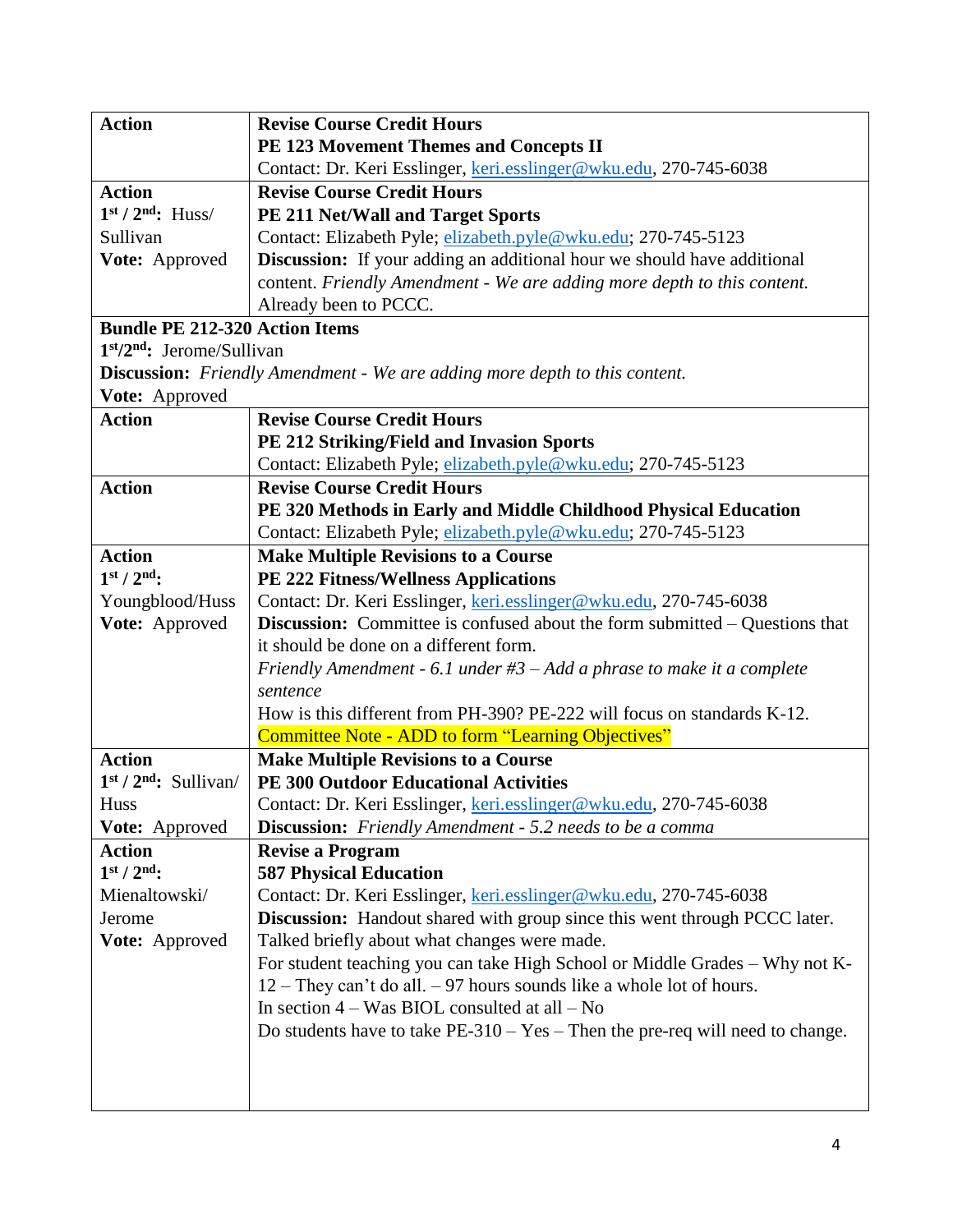| <b>Action</b>         | <b>Revise a Program</b>                                                               |
|-----------------------|---------------------------------------------------------------------------------------|
| $1st / 2nd$ :         | <b>572 Sport Management</b>                                                           |
| Sullivan/Huss         | Contact: Dr. Paula Upright, paula.upright@wku.edu, 270-745-3004                       |
| Vote: Approved        | <b>Discussion:</b> Removing ACCT 200 from pre-req $-$ Lowering the GPA $-$ moving     |
|                       | an electives course into the core $-$ now including pre-req in to the total program   |
|                       | hours.                                                                                |
| <b>Action</b>         | <b>Revise a Program</b>                                                               |
| $1st / 2nd$ : Jerome/ | 586 Bachelor of Science in Nursing                                                    |
| <b>Huss</b>           | Contact: Tonya Bragg-Underwood, tonya.bragg-underwood@wku.edu, 270-                   |
| <b>Vote:</b> Approved | 745-4377                                                                              |
|                       | <b>Discussion:</b> Gave a brief overview, UL and Vandy both offer this and have       |
|                       | great success.                                                                        |
| <b>Action</b>         | <b>Proposal to Revise a Program</b>                                                   |
| $1st/2nd$ : Jerome/   | <b>Minor in Athletic Coaching</b>                                                     |
| Youngblood            | Contact: Dr. Keri Esslinger, keri.esslinger@wku.edu, 270-745-6038                     |
| Vote: Approved        | <b>Discussion:</b> Really just changing the credit hours. Talked about the additional |
|                       | approvals for hours over 24 hours or over. Merrall will look into this and get        |
|                       | back to the proponent.                                                                |

## **Academic Policy Subcommittee Report**

None

## **Steering Committee Report**

None

### **Announcements**

None

**Adjourn – 1 st / 2nd**: Jerome / Huss

Respectfully submitted UCC Recorder Jessica Steenbergen